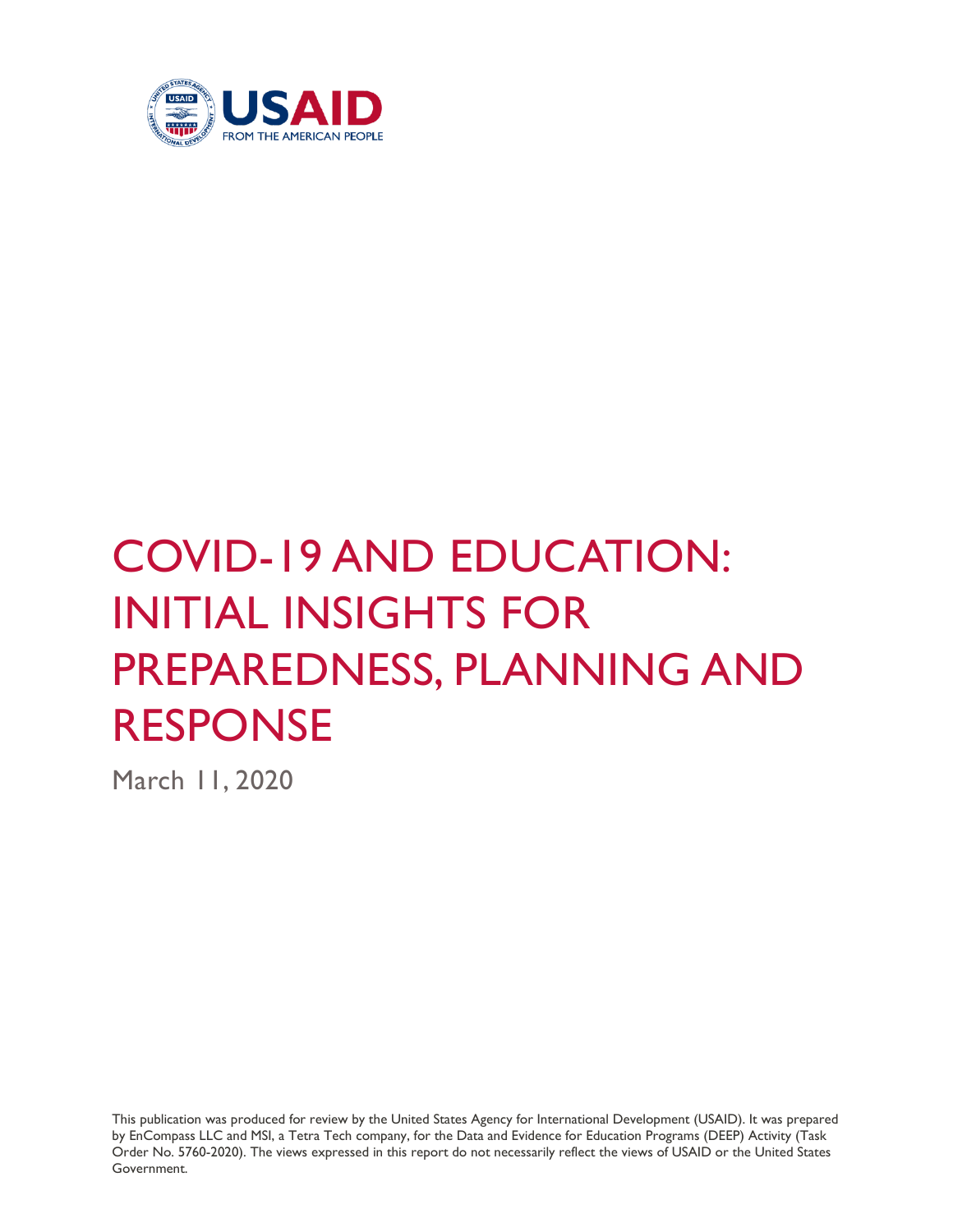## BACKGROUND

COVID-19, the infectious disease caused by the most recently discovered coronavirus, is having a significant impact on education. As of March 6, 2020, 26 countries on three continents have announced or implemented school closures (UNESCO 2020). Fourteen countries have shut schools nationwide, with an impact on more than 291 million children and youth. Another 13 countries have implemented localized school closures to prevent or contain the spread of COVID-19, potentially preventing an additional 471 million children and youth from attending school.

USAID and other development practitioners and policymakers around globe are rapidly mobilizing to develop a coherent, multi-sector strategy for the COVID-19 response. The education sector specifically will contribute to the strategy by defining how support will be prioritized. To contribute effectively to this effort, the education sector is in need of some basic information and data. This summary offers initial observations and answers to key questions for the sector. This document will be updated periodically, as needed, to reflect evolving understanding around COVID-19 and its impact on the education sector.

## SOME INITIAL OBSERVATIONS REGARDING COVID-19

**COVID-19 transmission:** *Some* findings indicate that transmission of COVID-19 can occur when people are asymptomatic. This means isolating and quarantining sick people is not enough to mitigate the spread of the disease. More widespread measures of community-wide containment are needed; for example, social distancing (measures that limit where and when people can gather to slow or stop the transmission of disease), cancellation of public gatherings, and community quarantine (Wilder-Smith, Chiew, and Lee 2020).

- This implies that school closures are likely and will continue in affected countries/communities.
- For COVID-19, 26 countries have ordered nationwide school closures and 13 have localized closures (UNESCO 2020).

A study from China found that increased surveillance, isolation after developing symptoms, and contact tracing can reduce the time an infected case is in the community, thereby reducing the number of other people infected by that single individual (Riou et al. 2020). The same study found that children are just as likely to get infected as adults (7.4 percent and 7.9 percent, respectively), but less likely to develop symptoms. It is very plausible that children are key COVID-19 transmitters, although child-to-child transmission does appear to be lower than expected (ibid.).

We know children are key transmitters of influenza. But with COVID-19, children under age 14 who are diagnosed present with notably less severe symptoms (barring an underlying medical condition, such as cancer).

SARS was contained using syndromic surveillance, prompt isolation of patients, strict enforcement of quarantine of all contacts, social distancing, and, in some areas, community-level quarantine, including school closures in some geographies (Wilder-Smith, Chiew, and Lee 2020).

**Testing for COVID-19:** As of February 20, 2020, 24 countries in the African region had confirmed they could test for potential COVID-19 infection. This is a significant scale-up from early February, when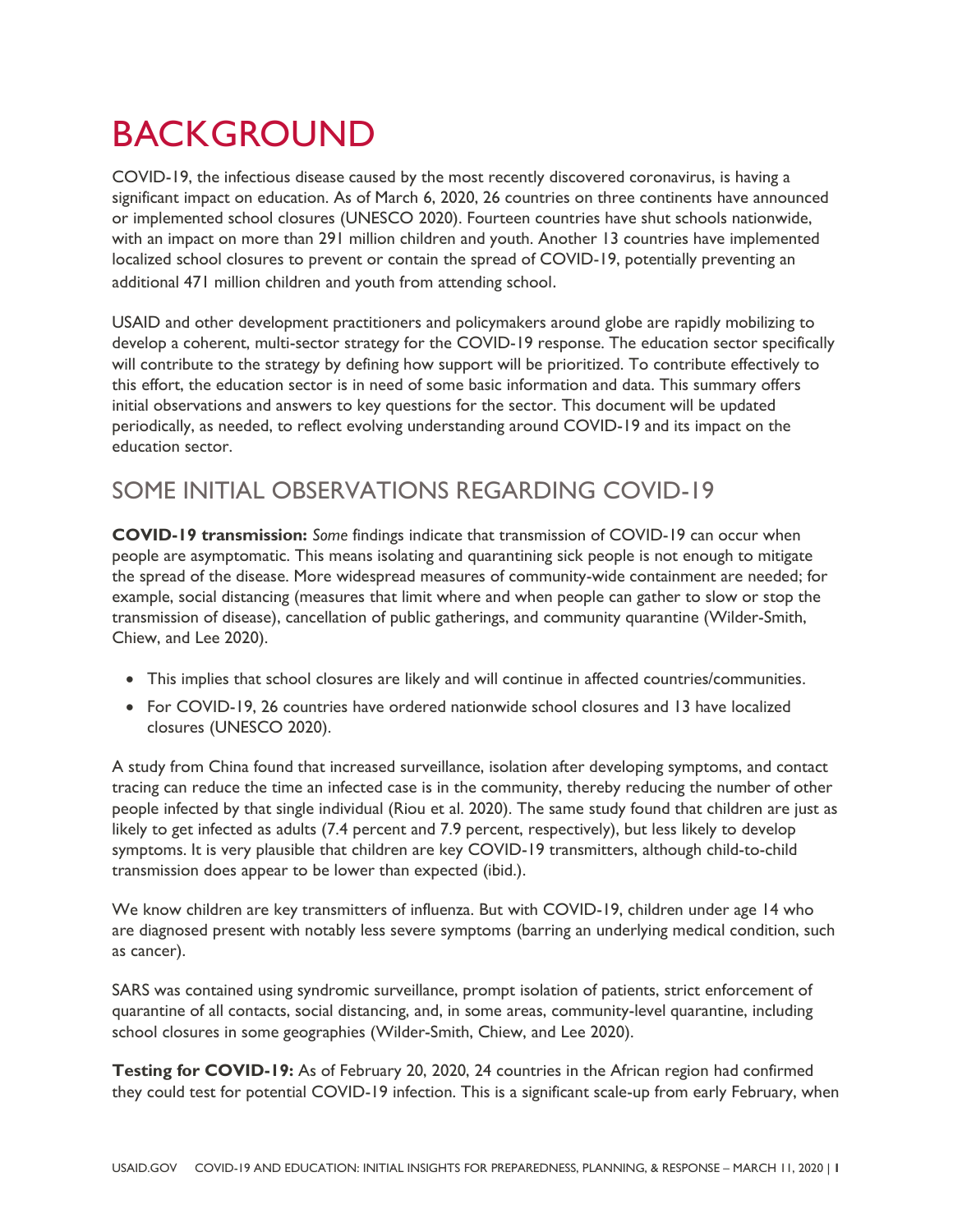only two laboratories in the region (one in South Africa and one in Senegal) had these capabilities. Efforts are continuing to strengthen testing capabilities in more laboratories (WHO 2020).

**Vaccine development:** When a vaccine for COVID-19 is developed, there may be challenges with getting it to low- and middle-income countries, because countries producing the vaccine may wish to keep the inventory for their own populations (Igoe 2020). This could exacerbate the pandemic in lowand middle-income countries.

**Policy and guidance** need to be flexible as knowledge and evidence of the disease and its transmission evolves. Decisions around mitigation approaches need to be made in the context of each country's school and public health systems capacity and practices.

#### SOURCES

Igoe, M. 2020 (February 26). "Will vaccines reach low-income countries during global pandemic?" *Devex.* [https://www.devex.com/news/will-vaccines-reach-low-income-countries-during-a-global](https://www.devex.com/news/will-vaccines-reach-low-income-countries-during-a-global-pandemic-96635)[pandemic-96635](https://www.devex.com/news/will-vaccines-reach-low-income-countries-during-a-global-pandemic-96635)

Riou, J., A. Hauser, M. J. Counotte, and C. L. Althaus. 2020. "Adjusted age-specific case fatality ratio during the COVID-19 epidemic in Hubei, China, January and February 2020." *MedRxiv*. <https://www.medrxiv.org/content/10.1101/2020.03.04.20031104v1>

UNESCO. 2020 (updated March 11). "COVID-19 Educational Disruption and Response." *Education in emergencies.* United Nations Educational, Scientific and Cultural Organization (UNESCO).<https://en.unesco.org/themes/education-emergencies/coronavirus-school-closures>

WHO. 2020 (February 20). *COVID-19: More than 20 African countries can now test for COVID-19.*  World Health Organization (WHO). [http://whotogo](http://whotogo-whoafroccmaster.newsweaver.com/JournalEnglishNewsletter/1kvd90px7wqy48iiujdam4)[whoafroccmaster.newsweaver.com/JournalEnglishNewsletter/1kvd90px7wqy48iiujdam4](http://whotogo-whoafroccmaster.newsweaver.com/JournalEnglishNewsletter/1kvd90px7wqy48iiujdam4)

Wilder-Smith, A., C. J. Chiew, and V. J. Lee. 2020 (March 5). "Can we contain the COVID-19 outbreak with the same measures as for SARS?" *Lancet Infect Dis*. [https://doi.org/10.1016/S1473-](https://doi.org/10.1016/S1473-3099(20)30129-8) [3099\(20\)30129-8](https://doi.org/10.1016/S1473-3099(20)30129-8)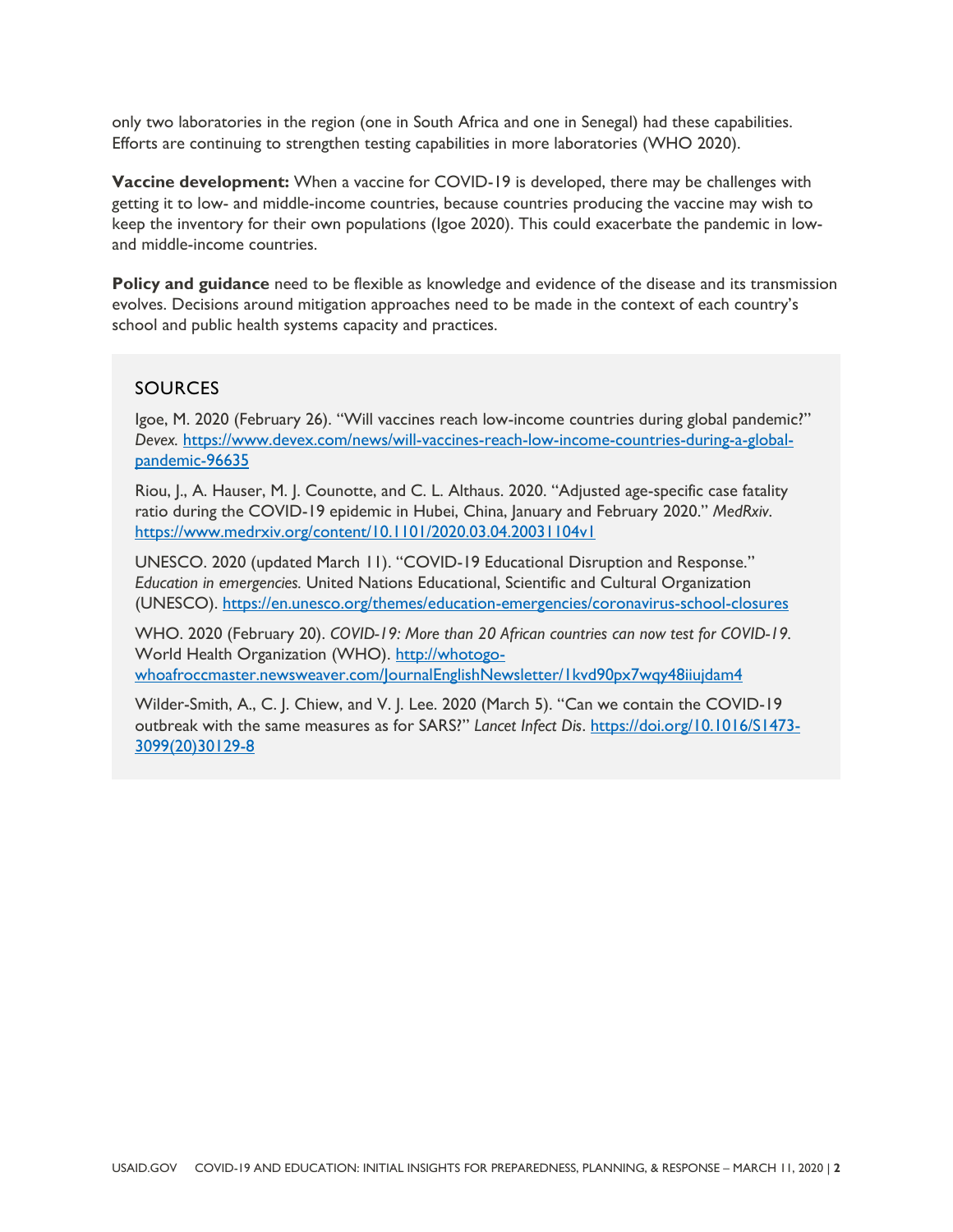## RESEARCH QUESTIONS

1. What are the possible impacts of COVID-19 on the education sector in low- and middle-income and crisis-affected countries?

## IMPACT ON EDUCATION SYSTEMS AND SCHOOLS

- Teacher and student absenteeism
- Decreased instructional time and learning
- Increased burden on schools to provide materials, infrastructure, and student and teacher training to mitigate transmission in schools (See [Question 2](#page-5-0) for details.)
- School closings (See **[Question 3](#page-7-0)** for details.)

## IMPACT ON STUDENTS

School closures have many potential adverse consequences for students:

- *Interrupted learning:* Children and youth are deprived from in-school learning opportunities (UNESCO 2020).
- *Interrupted access to in-school resources:* Children miss free school meals and other nutrition programs (Minardi, Hares, and Crawford 2020; UNESCO 2020).
- *Interrupted access to in-school safety:* Children are at greater risk for child labor, early marriage, and sexual exploitation, especially in conflict-affected or fragile contexts (Manardi, Hares, and Crawford 2020).
- *Negative psychological and physical impacts:* Children who have been quarantined have higher posttraumatic stress scores (Wang et al. 2020).
- *Social isolation:* Schools are hubs of social activity and human interaction. When schools close, many children and youth miss out on social contact that is essential to learning and development (UNESCO 2020).

## IMPACT ON THE COMMUNITY

- *Communication:* Need to promote and communicate healthy practices, such as handwashing (UNICEF 2020).
- *Monitoring and contact tracing:* Need for effective community monitoring and contact tracing.
- *Strain on education system:* Increased pressure on schools and school systems that remain open since school closures place burdens on schools as parents and officials need to redirect children (UNESCO 2020). There could also be a need to help children cope with stress (UNICEF, WHO, and IRC 2020).
- *Strain on healthcare system:* Women often represent a large share of health-care workers and often cannot attend work because of childcare obligations that result from school closures (UNESCO 2020).
- *High economic costs:* See [Question 3](#page-7-0) for details.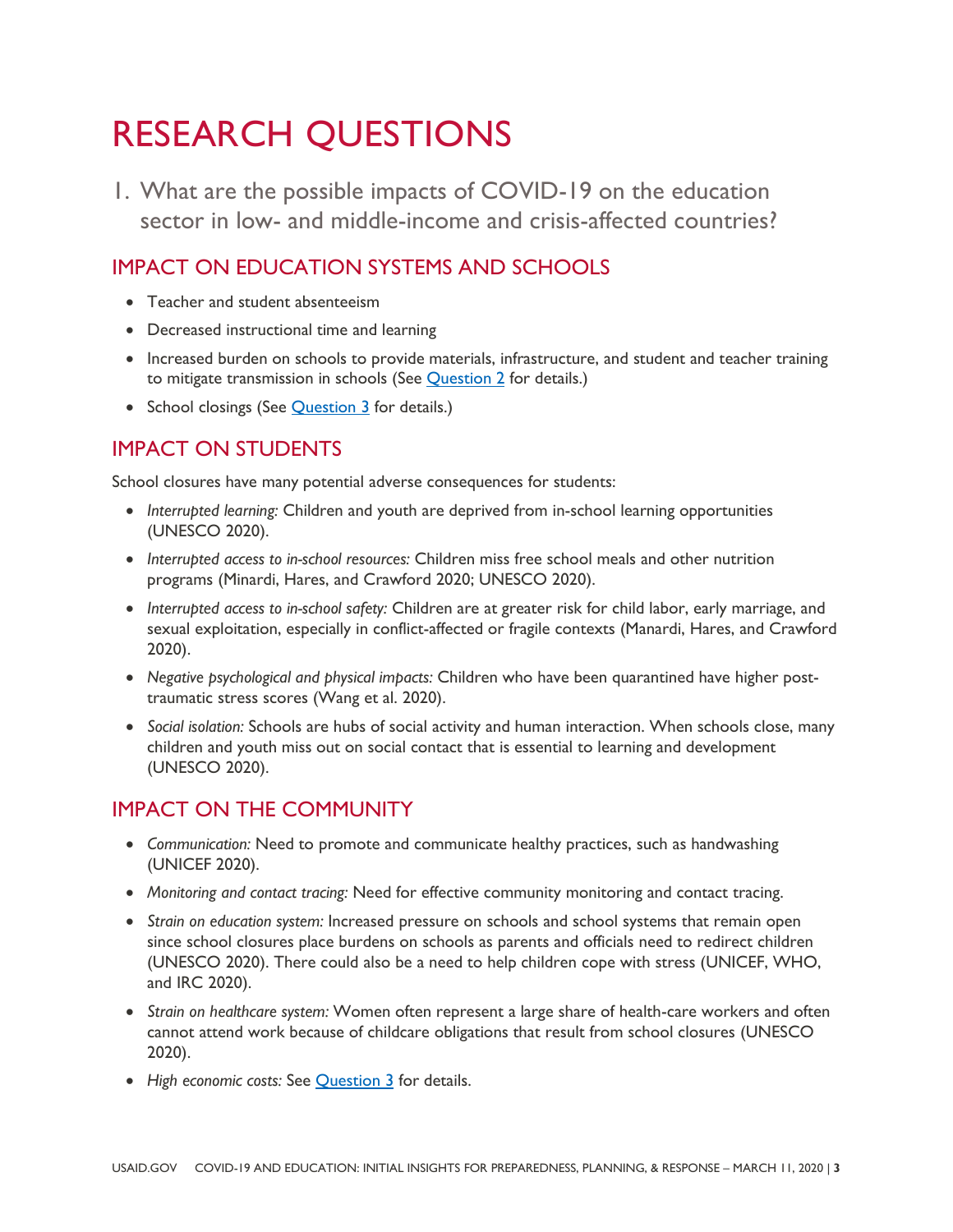#### IMPACT ON FAMILIES, CAREGIVERS, AND PARENTS:

- *If schools close:*
	- − Parents miss work to watch their children and there is a potential loss of income (Minardi, Hares, and Crawford 2020).
	- − Parents are underprepared for distance learning and/or home schooling (UNESCO 2020).
	- − Households have unequal access to technology (hardware), the Internet, and digital learning portals (UNICEF, WHO, and IRC 2020)
- *If schools remain open:* There is potential impact on education and schools from the spread of the virus.

#### SOURCES

Cauchemez, S., M. D. Van Kerkhove, B. N. Archer, et al. 2014. "School closures during the 2009 influenza pandemic: national and local experiences." *BMC Infect Dis* 14(207). <https://bmcinfectdis.biomedcentral.com/articles/10.1186/1471-2334-14-207>

GBCE. 2014. "Business Leaders Call for Action on Education in Ebola Emergency." Global Business Coalition for Education (GBCE). [https://gbc-education.org/ebola\\_response/](https://gbc-education.org/ebola_response/)

Minardi, A. L., S. Hares., and L. Crawford. 2020 (February 28). "Containing the Epidemic: Should Schools Close for Coronavirus?" *Center for Global Development*. <https://www.cgdev.org/blog/containing-epidemic-should-schools-close-coronavirus>

Singapore Ministry of Education. 2020 (updated March 5). "FAQs for COVID-19 Infection in Singapore." <https://www.moe.gov.sg/faqs-covid-19-infection#qsrfz>

UNESCO. 2020 (updated March 11). "COVID-19 Educational Disruption and Response." *Education in emergencies.* United Nations Educational, Scientific and Cultural Organization (UNESCO).<https://en.unesco.org/themes/education-emergencies/coronavirus-school-closures>

UNICEF, WHO, and IRC. 2020 (March). *Key messages and actions for coronavirus disease (COVID-19) prevention and control in schools: Guidance from UNICEF, the World Health Organization and the International Federation of Red Cross and Red Crescent Societies.* [https://www.unicef.org/reports/key](https://www.unicef.org/reports/key-messages-actions-coronavirus-disease-prevention-control-schools)[messages-actions-coronavirus-disease-prevention-control-schools](https://www.unicef.org/reports/key-messages-actions-coronavirus-disease-prevention-control-schools)

Wang, G., Y. Zhang, J. Zhao, J. Zhang, and F. Jiang. 2020 (March 4). "Mitigate the effects of home confinement on children during the COVID-19 outbreak." *Lancet Online First*. [https://doi.org/10.1016/S0140-6736\(20\)30547-X](https://doi.org/10.1016/S0140-6736(20)30547-X)

Wilder-Smith, A., C. J. Chiew, and V. J. Lee. 2020 (March 5). "Can we contain the COVID-19 outbreak with the same measures as for SARS?" *Lancet Infect Dis*. [https://doi.org/10.1016/S1473-](https://doi.org/10.1016/S1473-3099(20)30129-8) [3099\(20\)30129-8](https://doi.org/10.1016/S1473-3099(20)30129-8)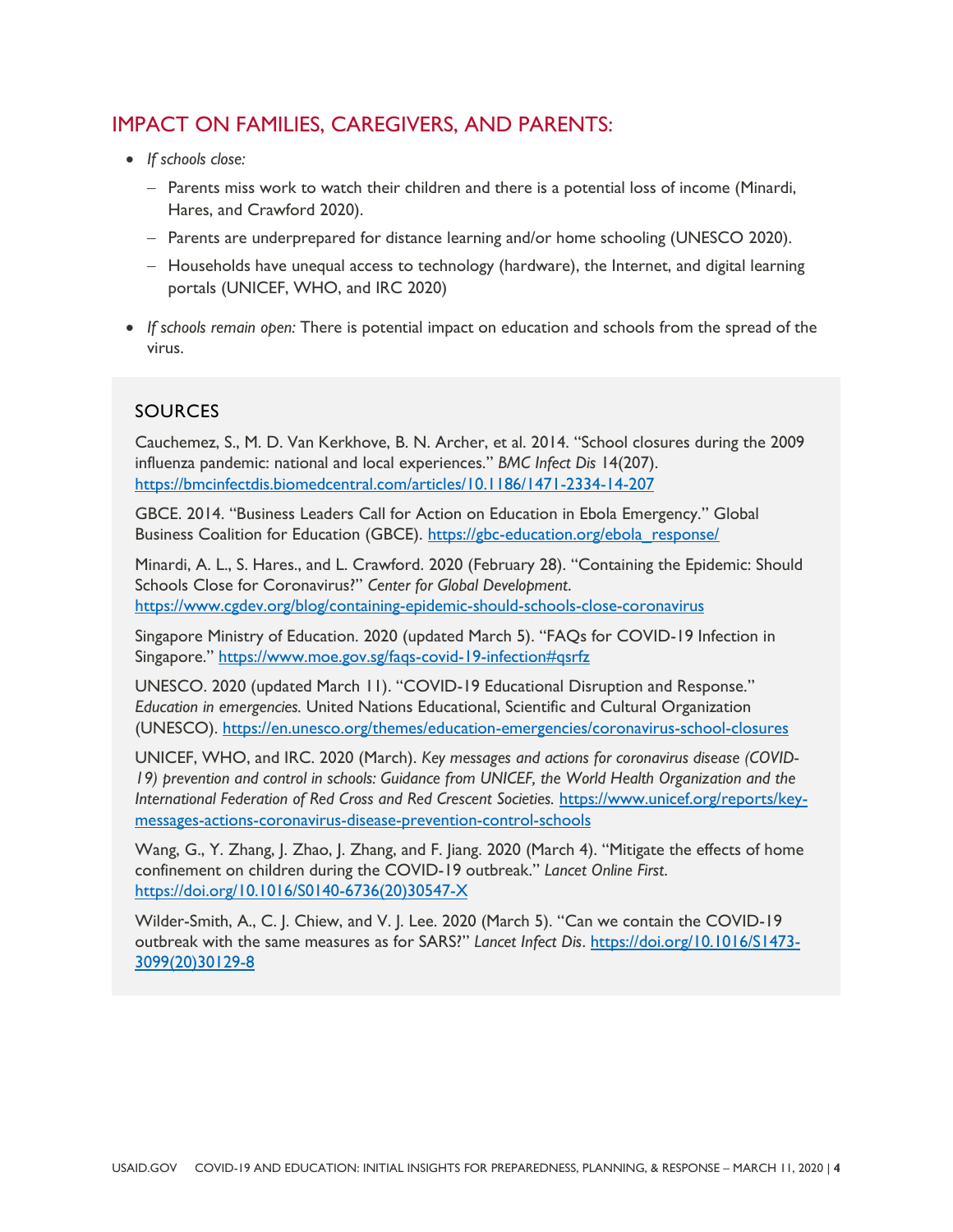## <span id="page-5-0"></span>2. Threshold of transmissions in schools: What factors *mitigate* transmission in a school setting?

Adapted from the Work Health Organization's "Framework for measures to reduce transmission" (WHO 2009).

| <b>RECOMMENDATIONS</b> |                                                                               | <b>THINGS TO CONSIDER</b>                                                                                                                                                                                                                                                                 |
|------------------------|-------------------------------------------------------------------------------|-------------------------------------------------------------------------------------------------------------------------------------------------------------------------------------------------------------------------------------------------------------------------------------------|
|                        | 1. Plan in advance                                                            | • Maintaining effective lines of communication between students,<br>parents, and staff.<br>• Coordination of nearby school districts to maintain trust and avoid<br>fear.<br>• Encouraging flexible working conditions for workers who have to<br>care for ill dependents, when possible. |
|                        | 2. Stay away from<br>school while ill<br>(students, teachers,<br>other staff) | • This is one of the most important factors.                                                                                                                                                                                                                                              |
|                        | 3. Promote hand<br>hygiene and<br>respiratory etiquette                       | • This requires information/training that can reach a range of age<br>groups with a range of reading and education levels.<br>Reminding students not to touch their faces.<br>Obtaining needed supplies: tissues, waste bins, soap and water,<br>alcohol-based hand rubs.                 |
|                        | 4. Isolate ill students<br>and staff                                          | • If someone shows a fever or other symptoms while at school, move<br>the person to a separate room, provide them with a medical mask,<br>and arrange for them to return home or seek medical care.<br>• Supply schools with thermometers to check students and staff for<br>fevers.      |
|                        | 5. Maintain proper<br>cleaning and<br>ventilation                             | • Clean surfaces regularly with soap and water or disinfectant.<br>• Keep windows open to allow air flow.                                                                                                                                                                                 |
|                        | 6. Reduce crowding                                                            | • When possible, avoid situations where large numbers of students<br>are in a confined space, especially if the space has poor ventilation.<br>• If possible, substitute regular large gatherings, (such as lunch<br>periods) for more frequent gatherings involving fewer students.      |
|                        | 7. Share relevant public<br>health messages                                   | Children can be effective messengers for public health information.<br>$\bullet$<br>Teachers provide accurate messages to children, who take them<br>$\bullet$<br>home and repeat to parents and/or other community members.                                                              |

*Note: This table is adapted from WHO (2009).*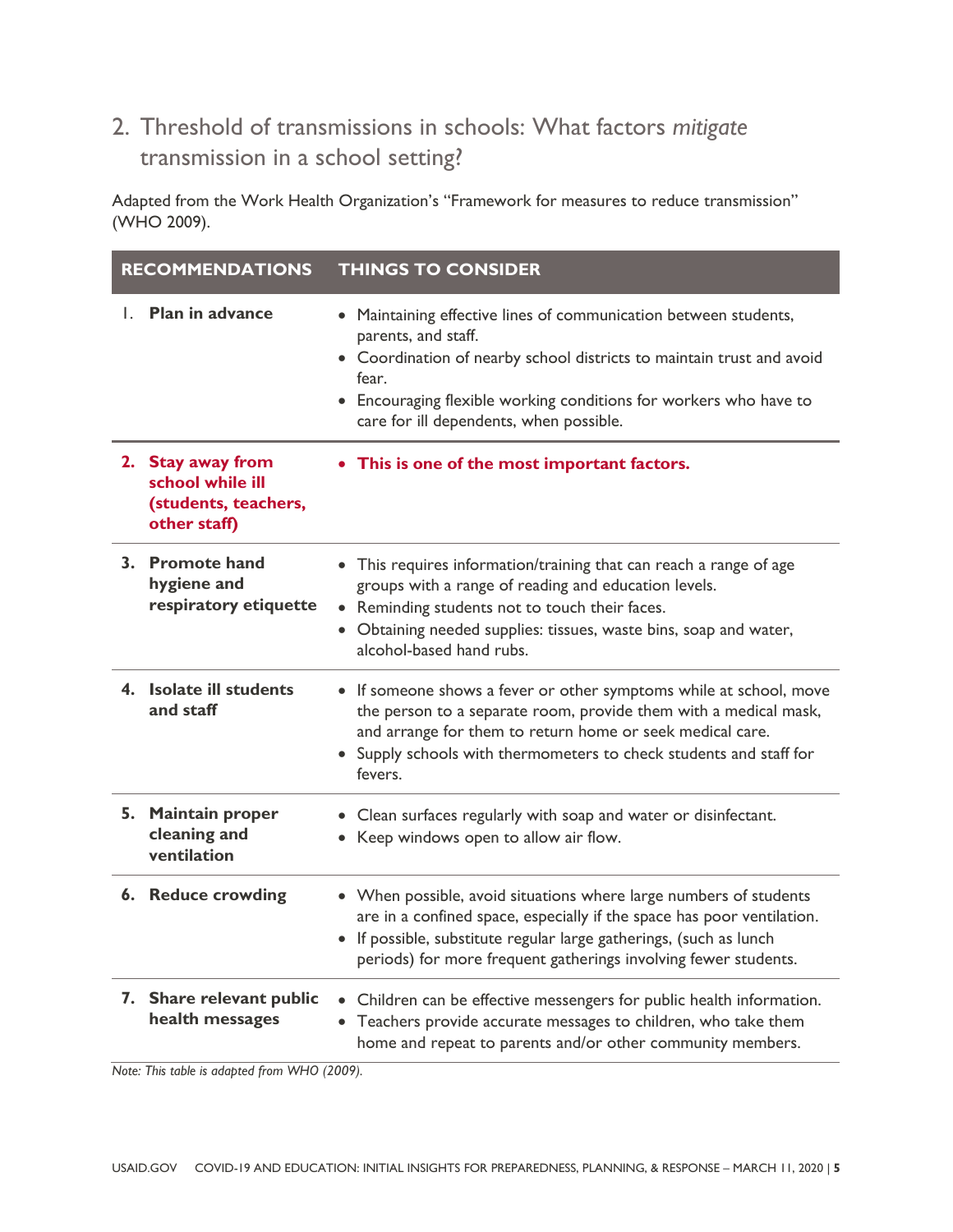## ADDITIONAL CONSIDERATIONS

- Plan for continuity in learning, such as distance learning or home schooling.
- Support vulnerable populations.
- Address mental and psychosocial needs of students, staff, and teachers.
- Support prevention and response in refugee settings. UNHCR will implement a wide range of interventions for preventing and responding to COVID-19, building on lessons from influenza outbreaks, Ebola, and other diseases, "such as raising outbreak awareness, improving the water, sanitation and hygiene programmes, rehabilitating basic health infrastructure, developing contingency plans, building isolation wards, stockpiling essential medicines and laboratory tests, and improving infection prevention and drug management, increased surveillance, in conjunction with UNHCR's Health Information System and operational response" (UNHCR 2010).

#### SOURCES

Barclay, E., and D. Scott. 2020 (March 10). "How canceled events and self-quarantines save lives, in one chart." *Vox.com*. [https://www.vox.com/2020/3/10/21171481/coronavirus-us-cases](https://www.vox.com/2020/3/10/21171481/coronavirus-us-cases-quarantine-cancellation)[quarantine-cancellation](https://www.vox.com/2020/3/10/21171481/coronavirus-us-cases-quarantine-cancellation)

CDC. 2020 (updated March 4). "How COVID-19 Spreads." *Coronavirus Disease 2019 (COVID-19).*  U.S. Centers for Disease Control and Prevention (CDC). [https://www.cdc.gov/coronavirus/2019](https://www.cdc.gov/coronavirus/2019-ncov/about/transmission.html) [ncov/about/transmission.html](https://www.cdc.gov/coronavirus/2019-ncov/about/transmission.html)

Glass, K and B. Barnes. 2007. How much would closing schools reduce transmission during an influenza pandemic? *Epidemiology* 18(5), 623–628.

UNHCR. 2010. 47th Meeting of the Standing Committee (2-4 March 2010): Strategic Presentation Summary, Global Programmes and Partnerships.<https://www.unhcr.org/4b91034e9.pdf>

WHO. 2009. *Reducing transmission of pandemic (H1N1) 2009 in school settings: A Framework for National and Local Planning and Response.* World Health Organization (WHO). [https://www.who.int/csr/resources/publications/reducing\\_transmission\\_h1n1\\_2009.pdf](https://www.who.int/csr/resources/publications/reducing_transmission_h1n1_2009.pdf)

WHO. 2015. "Guinea: Reopening schools safely - partnering with families and communities." World Health Organization (WHO). [https://www.who.int/features/2015/guinea-schools](https://www.who.int/features/2015/guinea-schools-reopen/en/)[reopen/en/](https://www.who.int/features/2015/guinea-schools-reopen/en/)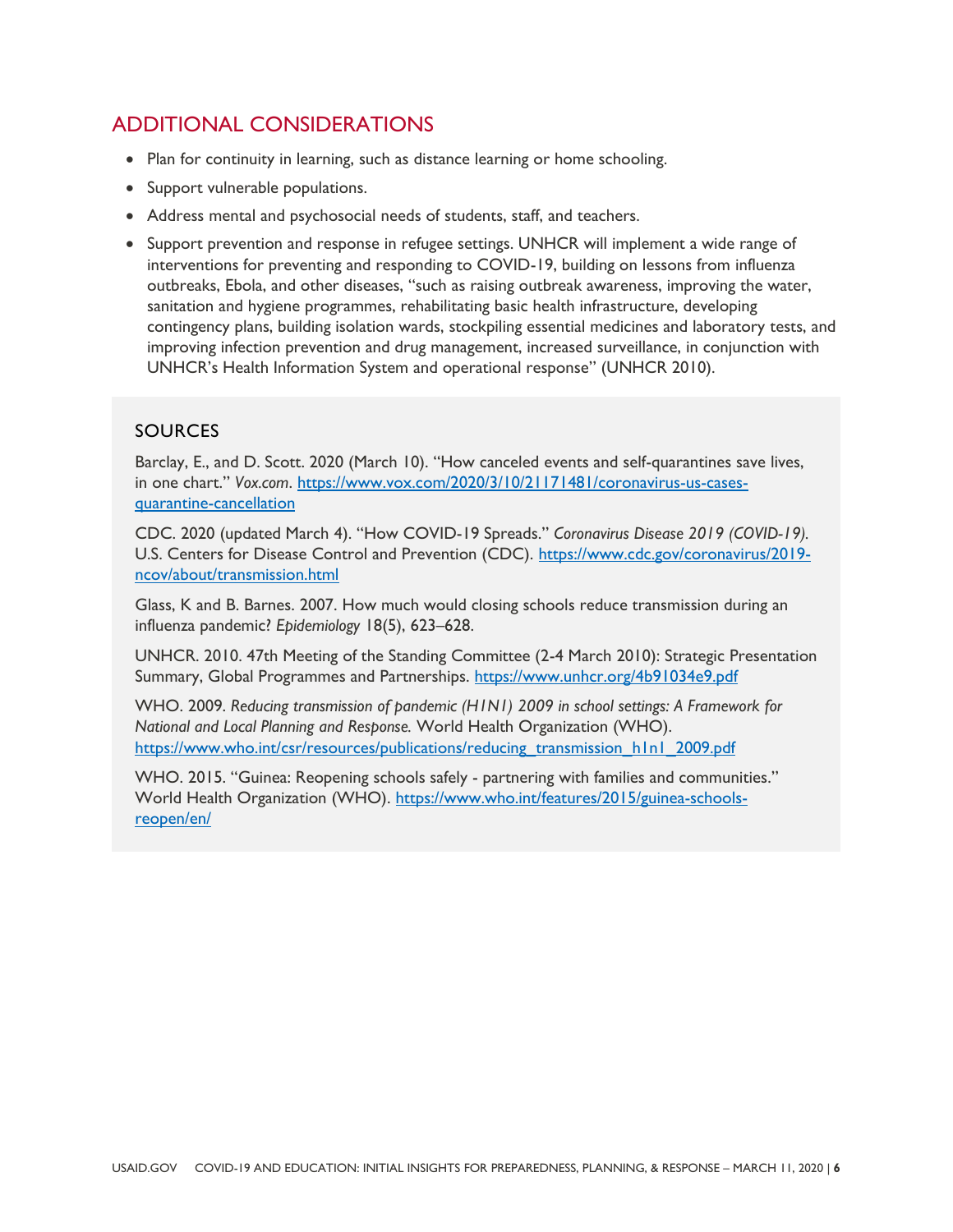## <span id="page-7-0"></span>3. Threshold of transmissions in schools: What factors *exacerbate* transmission in a school setting?

Many of the factors that exacerbate in-school transmission are common in many low- and middleincome countries and in conflict- and crisis-affected countries:

- Overcrowded classrooms
- Lack of ventilation in classrooms
- Age of the population that is required to carry out safer behaviors, such as social distancing
- Lack of information regarding disease transmission, resulting in high-risk behaviors
- Insufficient access to clean water, soap, and disinfectant
- Lack of monitoring protocols needed to test and track prevalence and to ensure sick teachers, staff, and students do not attend school

#### SOURCES

Nuclear Threat Initiative, Johns Hopkins Center for Health Security, and The Economist Intelligence Unit. N. Global Health Security Index. <https://www.ghsindex.org/about/>

Oshitani, H., T. Kamigaki, and A. Suzuki. 2008. "Major Issues and Challenges of Influenza Pandemic Preparedness in Developing Countries." *Emerging Infectious Diseases* 14(6): 875–880. <https://doi.org/10.3201/eid1406.070839>

Qualls N., A. Levitt, N. Kanade, et al. 2017. "Community Mitigation Guidelines to Prevent Pandemic Influenza — United States, 2017." *MMWR Recomm Rep* 66 (No. RR-1): 1–34. <http://dx.doi.org/10.15585/mmwr.rr6601a1>

Quinn, S. C., and S. Kumar. 2014. "Health Inequalities and Infectious Disease Epidemics: A Challenge for Global Health Security." *Biosecurity and Bioterrorism: Biodefense Strategy, Practice, and Science* 12(5): 263–273. <https://doi.org/10.1089/bsp.2014.0032>

WHO and UNICEF. 2020 (March 3). Water, sanitation, hygiene and waste management for COVID-19: Technical Brief. World Health Organization (WHO) and United Nations Children's Fund (UNICEF). [https://files.globalwaters.org/water-links-](https://files.globalwaters.org/water-links-files/Water,%20Sanitation,%20Hygiene%20and%20Waste%20Management%20for%20COVID-19.pdf)

[files/Water,%20Sanitation,%20Hygiene%20and%20Waste%20Management%20for%20COVID-](https://files.globalwaters.org/water-links-files/Water,%20Sanitation,%20Hygiene%20and%20Waste%20Management%20for%20COVID-19.pdf)[19.pdf](https://files.globalwaters.org/water-links-files/Water,%20Sanitation,%20Hygiene%20and%20Waste%20Management%20for%20COVID-19.pdf)

WHO. 2008. *Pandemic influenza preparedness and mitigation in refugee and displaced populations: WHO guidelines for humanitarian agencies, Second edition.* Geneva: World Health Organization (WHO). [https://www.who.int/diseasecontrol\\_emergencies/HSE\\_EPR\\_DCE\\_2008\\_3rweb.pdf](https://www.who.int/diseasecontrol_emergencies/HSE_EPR_DCE_2008_3rweb.pdf)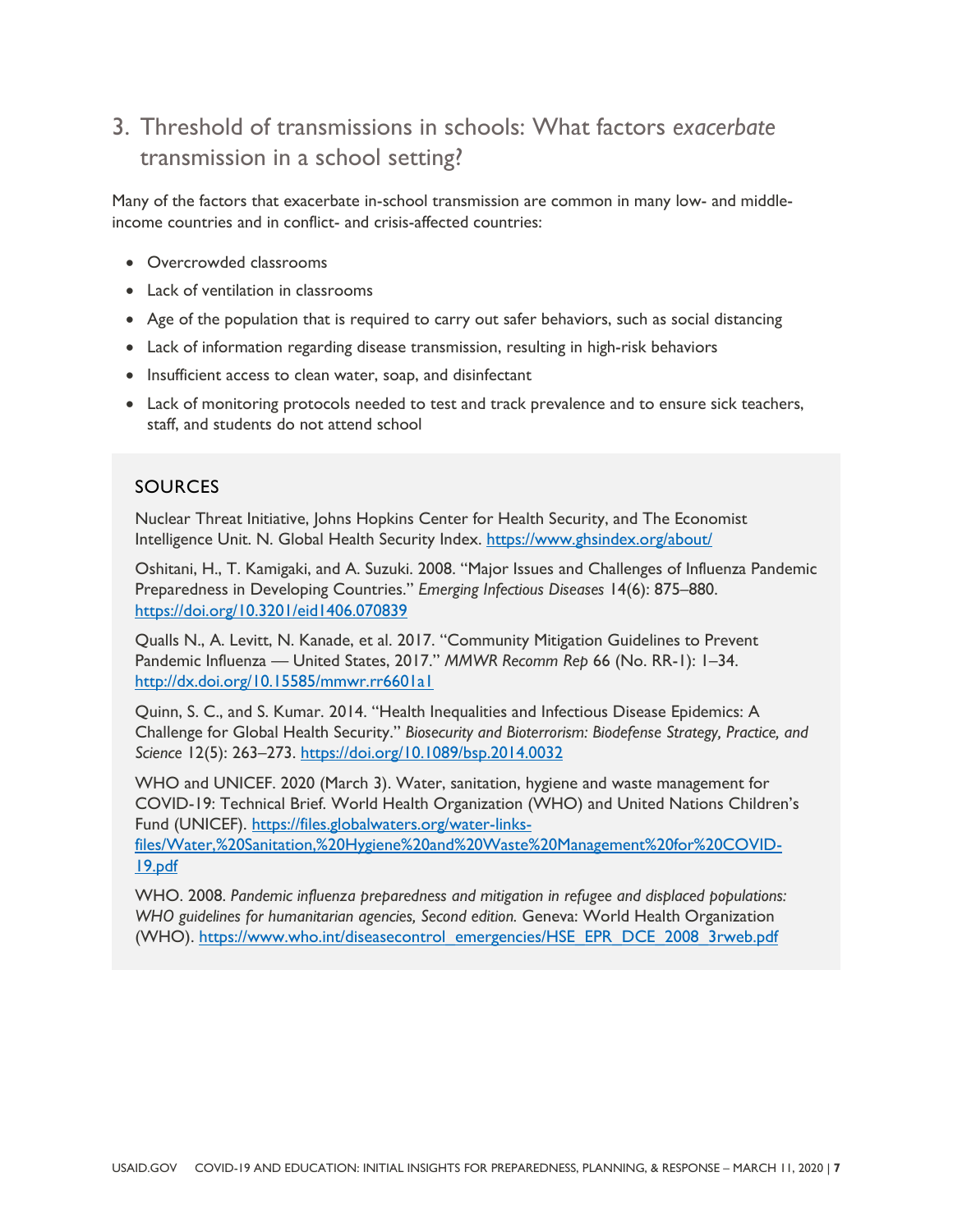## 4. Why do countries consider school closures during pandemics?

School closures represent a form of social distancing and are used as a mechanism to minimize social contact and transmission of disease. There are however economic, educational, and social costs to school closures. The extent of these costs is influenced by the length of the closure and the context in which the closure occurs.

Decisions regarding school closures depend on the severity of the disease and the children's contribution to transmission of the disease (Cauchemez et al. 2014).

School systems can take proactive or reactive school closure decisions. Reactive decisions are those taken after infection has already been detected in the school.

Historic data on past pandemics reflects mixed effects of the benefit of school closings due to the heterogeneity of diseases observed, as well as heterogeneity in the implementation and timing of school closings.

Evidence suggests partial school closures (dismissing certain classes or grades within a school) may help slow the spread of an epidemic almost as much as full closure, while lessening the costs (Minardi, Hares, and Crawford 2020).

The main health benefits to school closure is slowing the spread of outbreak, reducing demand for healthcare (by 30–50 percent at a pandemic's peak), and buying time to prepare and build up vaccines. Cauchemez and colleagues' studies find modest reduction in total cases but large reductions in "peak attack rates." If unchecked, peak attack rates can overwhelm healthcare systems. A CDC report has indicated that public health strategies such as good hygiene, respiratory etiquette, limited travel, and social distancing have been shown to "flatten the curve" of epidemic's effective reproductive growth or spread (CDC 2017).

A review of 79 papers on school closure also finds evidence of a causal relationship between school closures and reduced influenza transmission, though the ideal closure length and timing are still unclear (Jackson et al. 2013).

Timing is critical. School closure has the greatest benefit when schools close early (ideally, before 1 percent of the population gets sick). The impact on the spread of disease is much more limited if schools close too late (WHO 2009). If schools are not closed until 20 percent of children are infected, closures provide little to no benefit.

The duration of the school closure depends on the timing and the severity of the pandemic. According to Lempel, Epstein, and Hammond (2009), "In the event of a Category 2 or 3 pandemic, the CDC recommends that closure of up to 4 weeks be considered. In the event of a Category 4 or 5 pandemic, closure of up to 12 weeks is recommended."

Limiting contact of children when not in school is important to ensure the potential benefits of school closure are not undermined by continuing social contact outside of school. Evidence suggests a high percent of children visit public places during school closures (67 percent in a study from Argentina). This can be a particular issue for older children (Minardi, Hares, and Crawford 2020).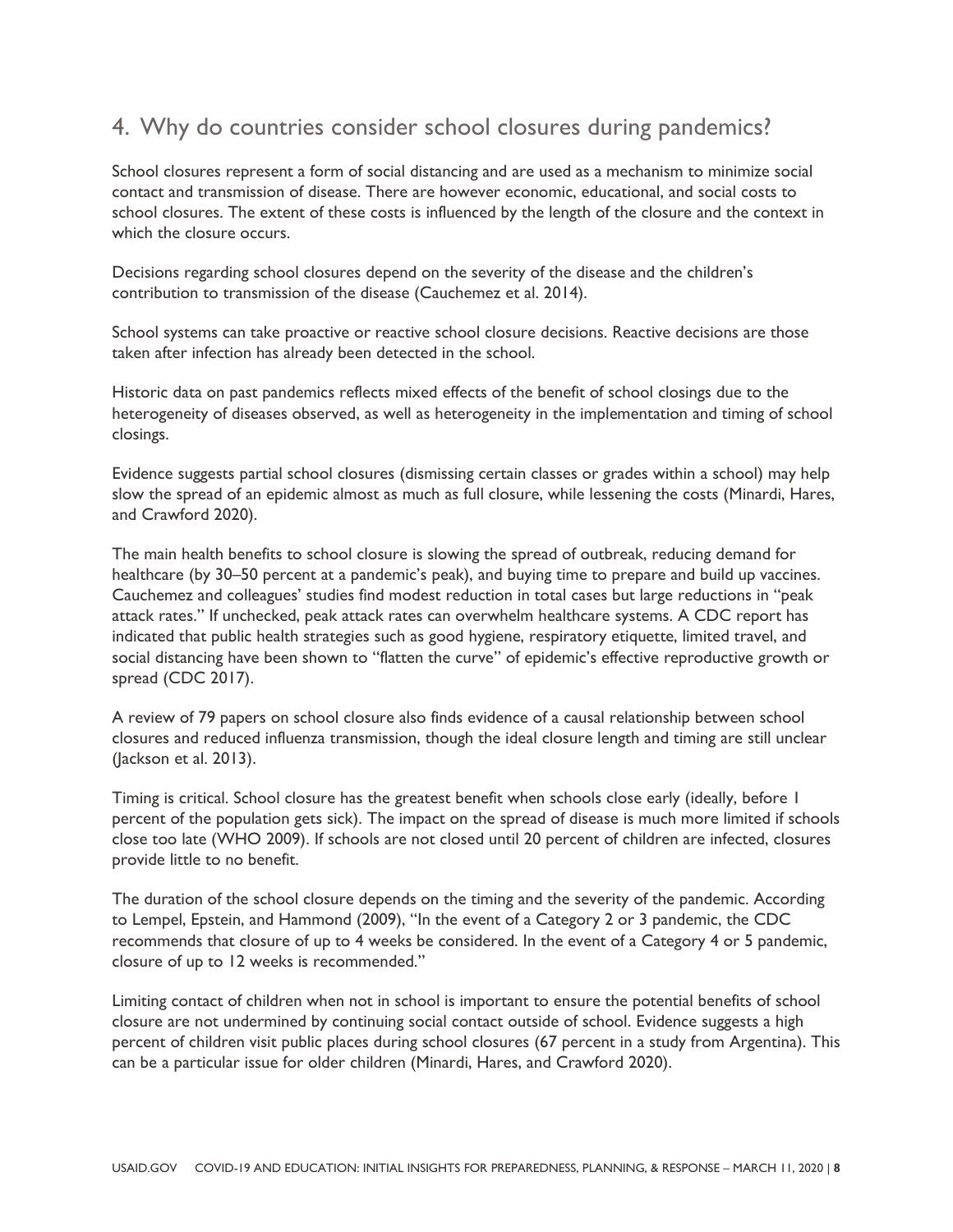#### **SOURCES**

Cauchemez, S., N. M. Ferguson, C. Wachtel, et al. 2009. "Closure of schools during an influenza pandemic." *Lancet Infect Dis* 9(8): P473–481. [https://doi.org/10.1016/S1473-3099\(09\)70176-8](https://doi.org/10.1016/S1473-3099(09)70176-8)

Cauchemez, S., M. D. Van Kerkhove, B. N. Archer et al. School Closures During the 2009 Influenza Pandemic: National and Local Experiences. *BMC Infect Dis* 14(207). [https://Doi.Org/10.1186/1471-2334-14-207](https://doi.org/10.1186/1471-2334-14-207)

CDC. 2007. *Interim Pre-Pandemic Planning Guidance: Community Strategy for Pandemic Influenza Mitigation in the United States—Early, Targeted, Layered Use of Nonpharmaceutical Interventions.* U.S. Centers for Disease Control and Prevention (CDC). [https://www.cdc.gov/flu/pandemic](https://www.cdc.gov/flu/pandemic-resources/pdf/community_mitigation-sm.pdf)[resources/pdf/community\\_mitigation-sm.pdf](https://www.cdc.gov/flu/pandemic-resources/pdf/community_mitigation-sm.pdf)

CDC. 2019 (updated January 24). "Pandemic Influenza." *Influenza (Flu).* U.S. Centers for Disease Control and Prevention (CDC).<https://www.cdc.gov/flu/pandemic-resources/index.htm>

Gilbert, M., G. Pullano, F. Pinotti, E. Valdano, C. Poletto, P-Y. Boëlle et al. 2020 (February 20). "Preparedness and vulnerability of African countries against importations of COVID-19: a modelling study." *Lancet Online First.* [https://doi.org/10.1016/S0140-6736\(20\)30411-6](https://doi.org/10.1016/S0140-6736(20)30411-6)

Jackson, C., E. Vynnycky, J. Hawker, B. Olowokure, and P. Mangtani. 2013. "School closures and influenza: systematic review of epidemiological studies." *BMH Open* 3. <https://doi.org/10.1136/bmjopen-2012-002149>

Lempel, H., J. M. Epstein, and R. A. Hammond. 2009. "Economic Cost and Health Care Workforce Effects of School Closures in the U.S." *PLoS Curr*. 5(1): RRN1051. <https://doi.org/10.1371/currents.RRN1051>

Lempel, H., J. M. Epstein, and R. A. Hammond. 2009. "Economic Cost and Health Care Workforce Effects of School Closures in the U.S. Version 1." *PLoS Curr*. 1: RRN1051.

Minardi, A. L., S. Hares., and L. Crawford. 2020 (February 28). "Containing the Epidemic: Should Schools Close for Coronavirus?" *Center for Global Development*. <https://www.cgdev.org/blog/containing-epidemic-should-schools-close-coronavirus>

Nuzzo, J. 2020 (March 10). "We Don't Need to Close Schools to Fight the Coronavirus," *New York Times Opinion*. <https://www.nytimes.com/2020/03/10/opinion/coronavirus-school-closing.html>

Sadique, M. Z. I., E. J. Adams, and W. J. Edmunds. 2008. "Estimating the costs of school closure for mitigating an influenza pandemic." *BMC Public Health* 8: 135(2008).

Statista Research Department. 2015. *School learning hours lost due to Ebola in West African countries 2015, by country*. [https://www.statista.com/statistics/764056/school-learning-hours-loss-due-to](https://www.statista.com/statistics/764056/school-learning-hours-loss-due-to-ebola-closures-in-west-africa-by-country/)[ebola-closures-in-west-africa-by-country/](https://www.statista.com/statistics/764056/school-learning-hours-loss-due-to-ebola-closures-in-west-africa-by-country/)

UNESCO. 2020 (updated March 11). "COVID-19 Educational Disruption and Response." Education in emergencies. United Nations Educational, Scientific and Cultural Organization (UNESCO).<https://en.unesco.org/themes/education-emergencies/coronavirus-school-closures>

WHO. 2009. *Reducing transmission of pandemic (H1N1) 2009 in school settings: A Framework for National and Local Planning and Response.* World Health Organization (WHO). [https://www.who.int/csr/resources/publications/reducing\\_transmission\\_h1n1\\_2009.pdf](https://www.who.int/csr/resources/publications/reducing_transmission_h1n1_2009.pdf)

WHO. 2019. "Measures in school settings: Pandemic (H1N1) 2009 Briefing Note 10." World Health Organization (WHO).

[https://www.who.int/csr/disease/swineflu/notes/h1n1\\_school\\_measures\\_20090911/en/](https://www.who.int/csr/disease/swineflu/notes/h1n1_school_measures_20090911/en/)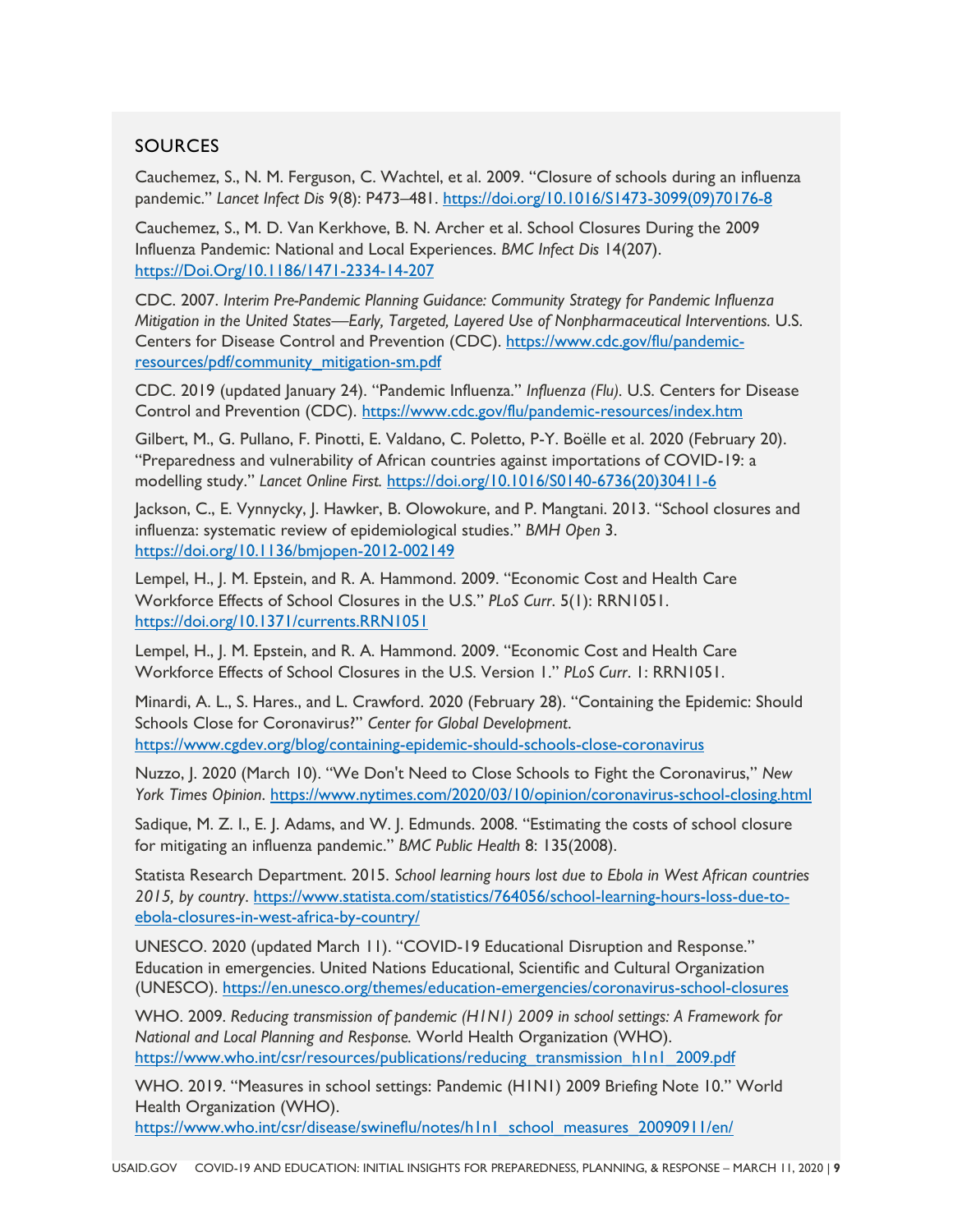## 5. What is the macroeconomic impact of partial or complete school closures?

The main economic cost of school closure is absenteeism as working parents stay home to watch children, leading to wage losses and reductions in productivity. School closures can increase absenteeism in the labor force by 16 percent, in addition to everyday levels of absenteeism and absenteeism from illness (WHO 2009; UNESCO 2020).

Of course, this varies by country and by the structure of the labor force. Are household adults fully employed? Is there informal childcare? Can employed adults work from home? If the answers to these questions are yes, no, and no, then impact of absenteeism will be greater (Lempel, Epstein, and Hammond 2009).

Other factors to consider when gauging economic impact:

- Occupation, gender, and age of the person staying home
- Ability of co-workers to pick up the slack
- Ability of absent workers to make up missed work
- How we value lost production (ibid.)

Most studies focused on the economic impact of school closures are based on OECD countries. For example, the economic costs of absenteeism in the United States under various scenarios are high, ranging from \$5 billion (constant 2008 dollars, or less than 0.1 percent of 2008 gross domestic product) for a 2-week closure to \$141 billion (1 percent of 2008 gross domestic product) for a 12-week closure. In the United Kingdom, estimates are £0.2 billion to £1.2 billion per week (ibid.; Sadique, Adams, and Edmunds 2008).

Other effects of school closures:

- Disruptions to the provision of essential healthcare as doctors and nurses with school-age children stay home, especially women. Estimates of absenteeism range from 6 percent to 19 percent (United States) to 30 percent (United Kingdom) for the healthcare workforce, potentially having an impact on vaccine development and treatment (WHO 2009; Lempel, Epstein, and Hammond 2009; Sadique, Adams, and Edmunds 2008).
- Schools that remain open can be overburdened by children coming from closed schools (UNESCO 2020).

Evidence suggests partial school closures (dismissing certain classes or grades within a school) may help slow the spread of an epidemic almost as much as full closure, while lessening the costs (Minardi, Hares, and Crawford 2020).

**The bottom line:** The economic costs can be high, but the benefits can be significant if schools are closed early and the epidemic is very serious (Lempel, Epstein, and Hammond 2009).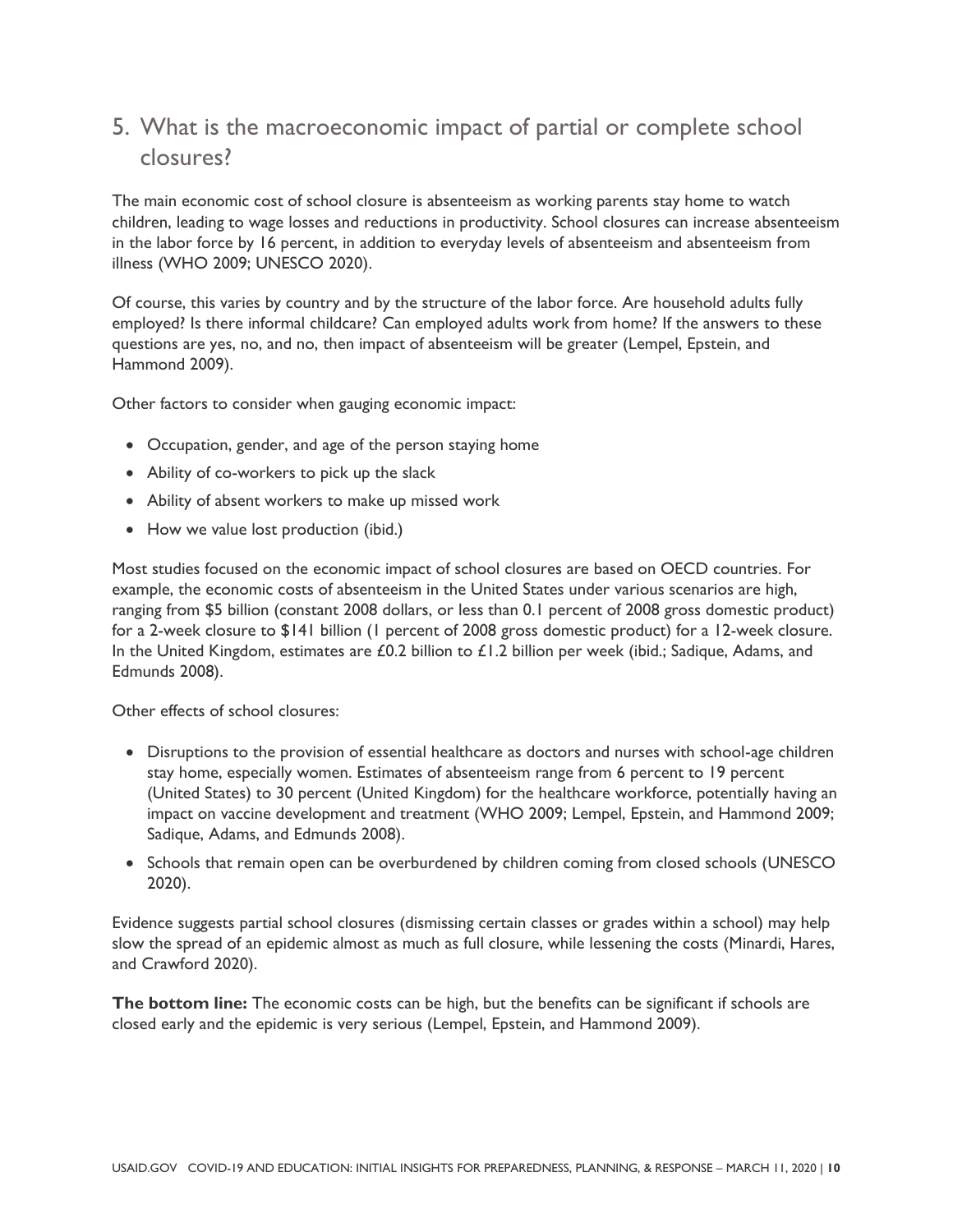## MICROECONOMIC, EDUCATIONAL, AND SOCIAL IMPACT OF SCHOOL **CLOSINGS**

- The economic costs of school closures may be significant on an individual family's income due to loss of pay and/or jobs (ibid.).
- Households with only 1 worker are at risk of losing income if that worker has to stay home to watch children. Estimates in the United States found 20 percent of projected absentees come from one-worker households, and most of those are low- or middle-income households (ibid.).
- There is a loss of instructional time for children.
- Negative impacts on children's health and well-being also occur, as school meal programs end and young children are left unsupervised at home, possibly leading to risky behavior (WHO 2009; UNESCO 2020).
- In fragile and conflict-affected environments, school closures can be highly destructive, increasing the risk of child labor, early marriage, sexual exploitation, and recruitment into militias. In Sierra Leone, teenage pregnancies increased by 65 percent due to school closures from Ebola, according to a United Nations Development Programme study (Minardi, Hares, and Crawford 2020).
- It can be a struggle to get children to stay in school after they reopen, especially after long closures, with a negative impact on dropout rates (UNESCO 2020).

## LONG-TERM IMPACT OF SCHOOL CLOSINGS

- There are long-term costs as children lose opportunities to learn and develop and lose social interaction with other students (UNESCO 2020). The loss of learning hours due to Ebola-caused school closures have been substantial—486 for Guinea, 582 for Liberia, and 780 for Sierra Leone (Statista Research Department 2015).
- Long-term impacts are particularly acute for disadvantaged children with less access to technology and distance learning and fewer opportunities for education outside of school. Parents with limited education could be unprepared to homeschool children (UNESCO 2020). This could make it harder to close the achievement gap between high- and low-income students (Nuzzo 2020).

UNESCO has produced a list of adverse consequences of school closures on its website [\(https://en.unesco.org/themes/education-emergencies/coronavirus-school-closures\)](https://en.unesco.org/themes/education-emergencies/coronavirus-school-closures).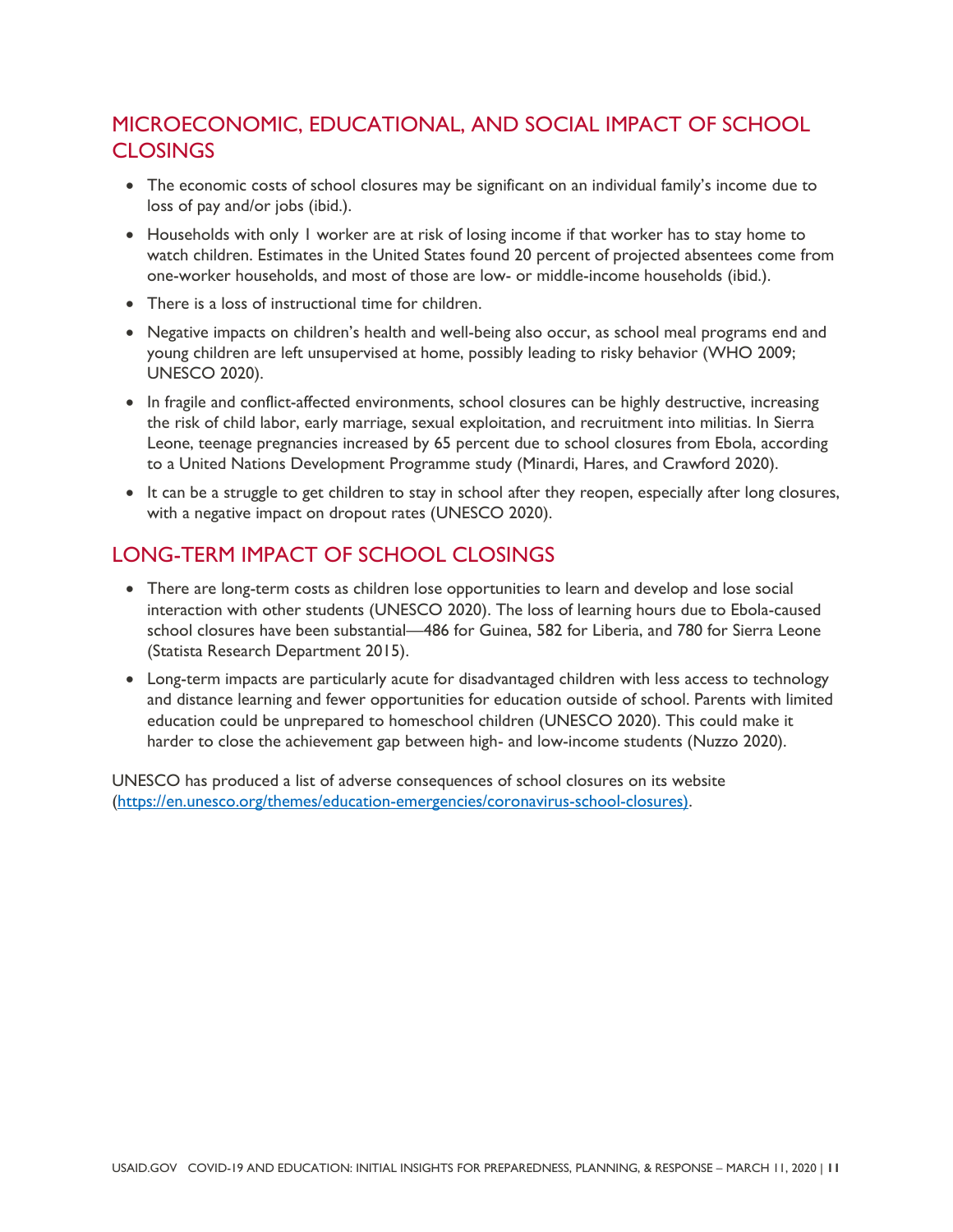#### **SOURCES**

Cauchemez, S., N. M. Ferguson, C. Wachtel, A. Tegnell, G. Saour, B. Duncan, et al. 2009. "Closure of schools during an influenza pandemic." *Lancet Infect Dis* 9(8): P473–481. [https://doi.org/10.1016/S1473-3099\(09\)70176-8](https://doi.org/10.1016/S1473-3099(09)70176-8)

Cauchemez, S., Van Kerkhove, M.D., Archer, B.N. Et Al. School Closures During the 2009 Influenza Pandemic: National and Local Experiences. *BMC Infect Dis* 14, 207 (2014). [Https://Doi.Org/10.1186/1471-2334-14-207](https://doi.org/10.1186/1471-2334-14-207)

Lempel, H., J. M. Epstein, and R. A. Hammond. 2009. "Economic Cost and Health Care Workforce Effects of School Closures in the U.S., Brookings Center on Social and Economic Dynamics Working Paper No. 55." *PLoS Curr*. 5(1): RRN1051. <https://doi.org/10.1371/currents.RRN1051>

Minardi, A. L., S. Hares., and L. Crawford. 2020 (February 28). "Containing the Epidemic: Should Schools Close for Coronavirus?" *Center for Global Development*. <https://www.cgdev.org/blog/containing-epidemic-should-schools-close-coronavirus>

Nuzzo, J. 2020 (March 10). "We Don't Need to Close Schools to Fight the Coronavirus," *New York Times Opinion*.<https://www.nytimes.com/2020/03/10/opinion/coronavirus-school-closing.html>

Sadique, M. Z. I., E. J. Adams, and W. J. Edmunds. 2008. Estimating the costs of school closure for mitigating an influenza pandemic, *BMC Public Health* 8: 135. [https://doi.org/10.1186/1471-2458-8-](https://doi.org/10.1186/1471-2458-8-135) [135](https://doi.org/10.1186/1471-2458-8-135)

Statista Research Department. 2015. *School learning hours lost due to Ebola in West African countries 2015, by country*. [https://www.statista.com/statistics/764056/school-learning-hours-loss-due-to](https://www.statista.com/statistics/764056/school-learning-hours-loss-due-to-ebola-closures-in-west-africa-by-country/)[ebola-closures-in-west-africa-by-country/](https://www.statista.com/statistics/764056/school-learning-hours-loss-due-to-ebola-closures-in-west-africa-by-country/)

UNESCO. 2020 (updated March 11). "COVID-19 Educational Disruption and Response." United Nations Educational, Scientific and Cultural Organization (UNESCO). <https://en.unesco.org/themes/education-emergencies/coronavirus-school-closures>

WHO. 2019. "Measures in school settings: Pandemic (H1N1) 2009 Briefing Note 10." World Health Organization (WHO).

[https://www.who.int/csr/disease/swineflu/notes/h1n1\\_school\\_measures\\_20090911/en/](https://www.who.int/csr/disease/swineflu/notes/h1n1_school_measures_20090911/en/)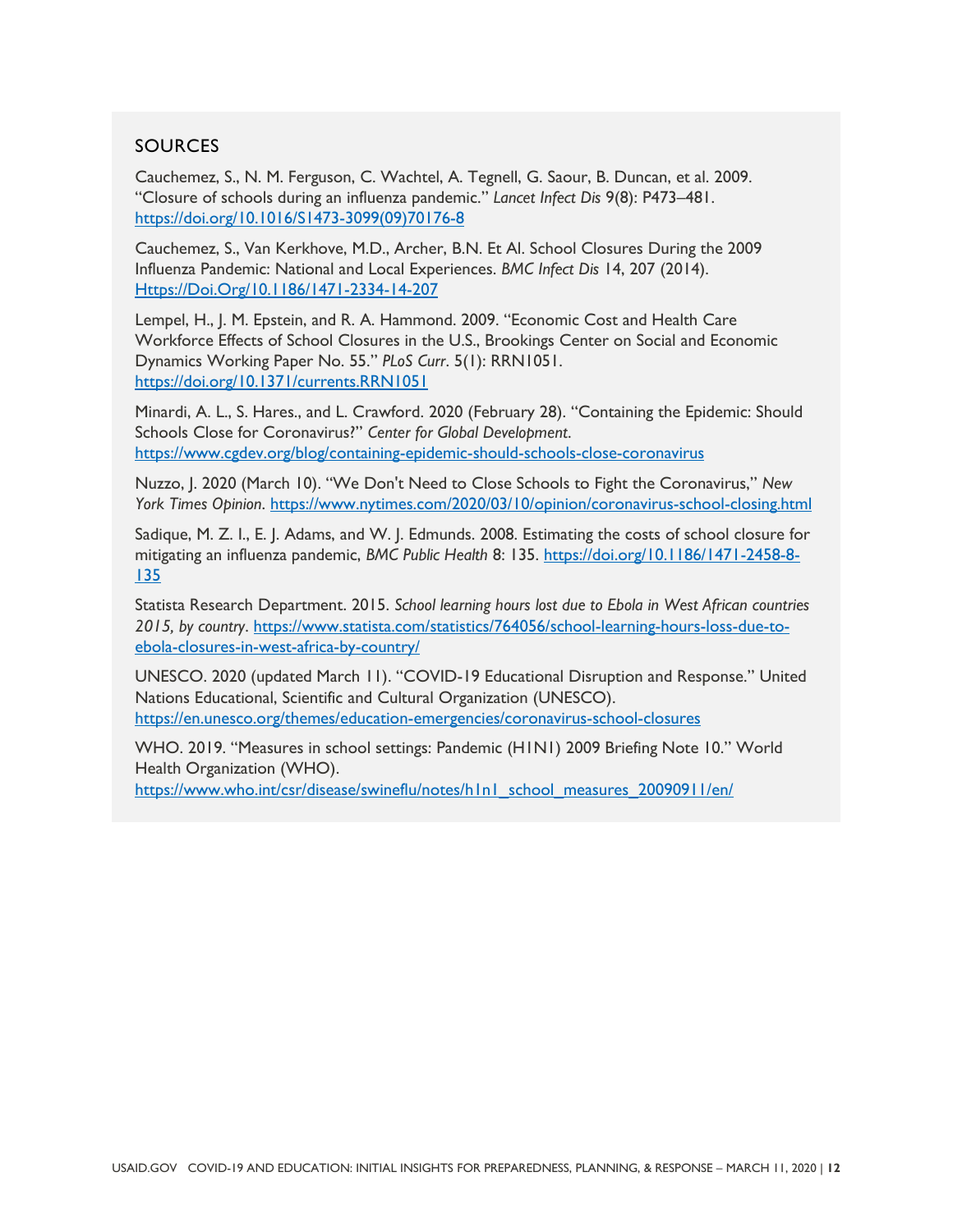## 6. What are the triggers for school closure?

**There are no universally agreed upon triggers.** Triggers vary by country and/or locality and by illness. Some examples include:

- The first case(s) of identified students or staff members may result in the closure of that school or grade.
- Cases or outbreaks in neighboring schools or schools where students have shared academic, sports, or other social interaction may also result in closures.
- Identification of a preset number or percentage of schools in a region or country with identified cases may result in regional or country-level closures.

Although some of the above triggers have occurred during the COVID-19 outbreak, schools in several low- and middle-income countries were closed proactively, as a precaution, after fewer than a dozen adults in the country (or region of the country) had confirmed cases. Instances of these proactive closings occurred in India, Lebanon, and Pakistan, and possibly other countries.

School closure policies can be triggered at the local or national level:

- Local reactive school closure policies (closing a single school after transmission is detected at that school) can be risky, because local surveillance may be not be effective or prompt and the school may be closed too late.
- National closures are more consistent, and national surveillance/testing is often more accurate and more timely than local surveillance/testing. National closures have a more substantial effect on health, but they have higher social and economic costs.
- For more guidance on school actions, please see the CDC guidance to schools on school closure decisions (CDC 2019).

## EXAMPLE OF SCHOOL CLOSURE TRIGGERS IN TAIWAN

- A kindergarten through senior high class is suspended if one teacher or student is confirmed by the Central Epidemic Command Center to have the virus.
- If two or more students are confirmed to have the virus, the school will suspend all classes.
- If one-third of schools in a township/district have to suspend all classes due to the virus, the remaining schools must close as well.
- If a university student or teacher has the virus, all courses taken or taught by the person will be suspended.
- If there are two or more confirmed cases, the university must close its campus.
- Taipei City Government added a 14-day time frame (the school will close if there are two cases confirmed within 14 days of each other) (Hsiao 2020).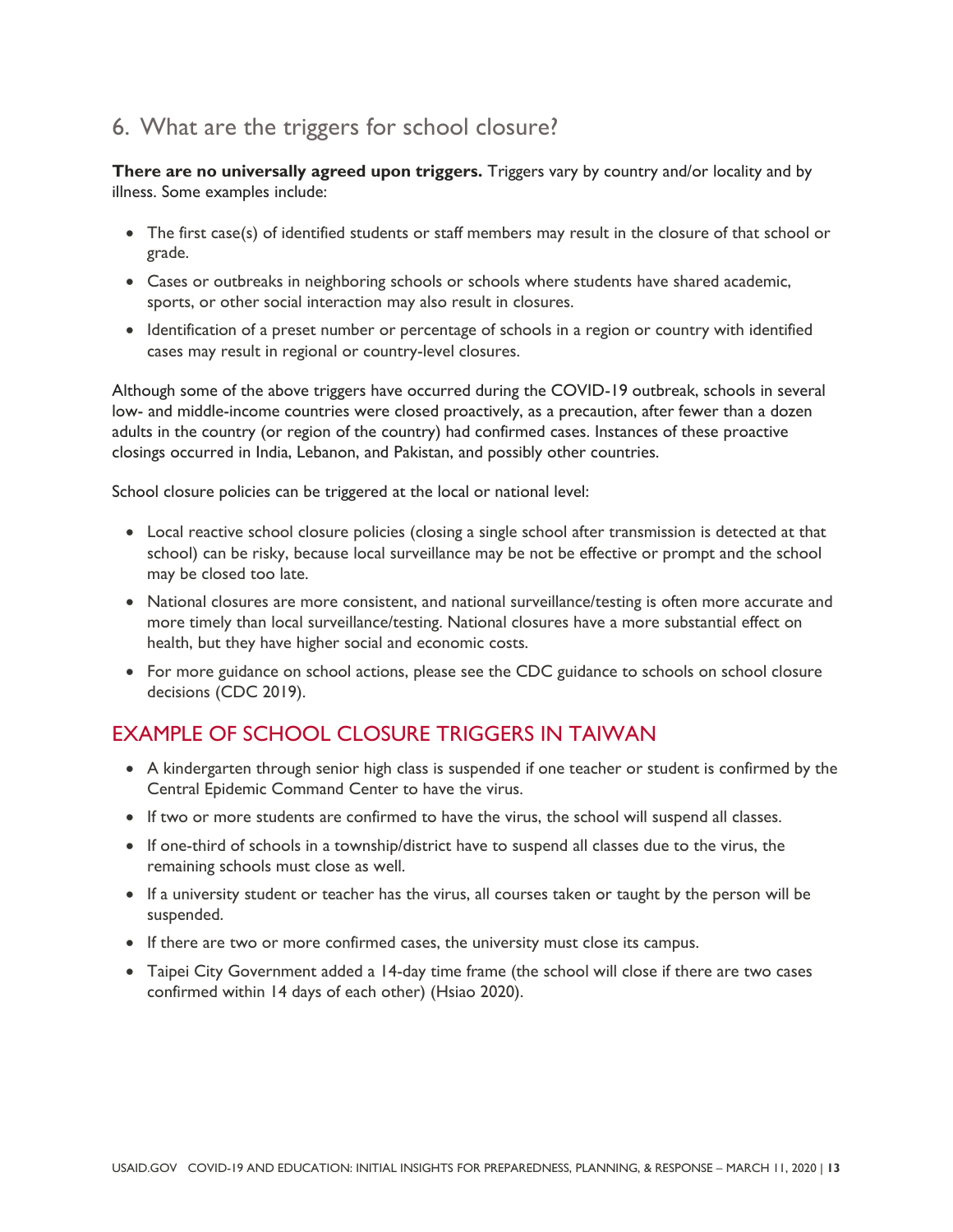#### **SOURCES**

Cauchemez, S., N. M. Ferguson, C. Wachtel, A. Tegnell, G. Saour, B. Duncan, et al. 2009. "Closure of schools during an influenza pandemic." *Lancet Infect Dis* 9(8): P473–481. [https://doi.org/10.1016/S1473-3099\(09\)70176-8](https://doi.org/10.1016/S1473-3099(09)70176-8)

CDC. 2019. Interim Guidance for Administrators of US Childcare Programs and K-12 Schools: Plan, Prepare and Respond to Coronavirus Disease 2019. U.S. Centers for Disease Control and Prevention (CDC). [https://www.cdc.gov/coronavirus/2019-ncov/community/schools](https://www.cdc.gov/coronavirus/2019-ncov/community/schools-childcare/guidance-for-schools.html)[childcare/guidance-for-schools.html](https://www.cdc.gov/coronavirus/2019-ncov/community/schools-childcare/guidance-for-schools.html)

Glass, K. and N. Barnes. 2007. "How much would closing schools reduce transmission during an influenza pandemic?" *Epidemiology* 18(5): 623–628.

Hsaio, S. 2020 (February 21). "Virus Outbreak: Guidelines for school suspensions." *Taiwan News.*  <http://www.taipeitimes.com/News/taiwan/archives/2020/02/21/2003731375>

WHO. 2009. *Reducing transmission of pandemic (H1N1) 2009 in school settings: A Framework for National and Local Planning and Response.* [https://www.who.int/csr/resources/publications/reducing\\_transmission\\_h1n1\\_2009.pdf](https://www.who.int/csr/resources/publications/reducing_transmission_h1n1_2009.pdf)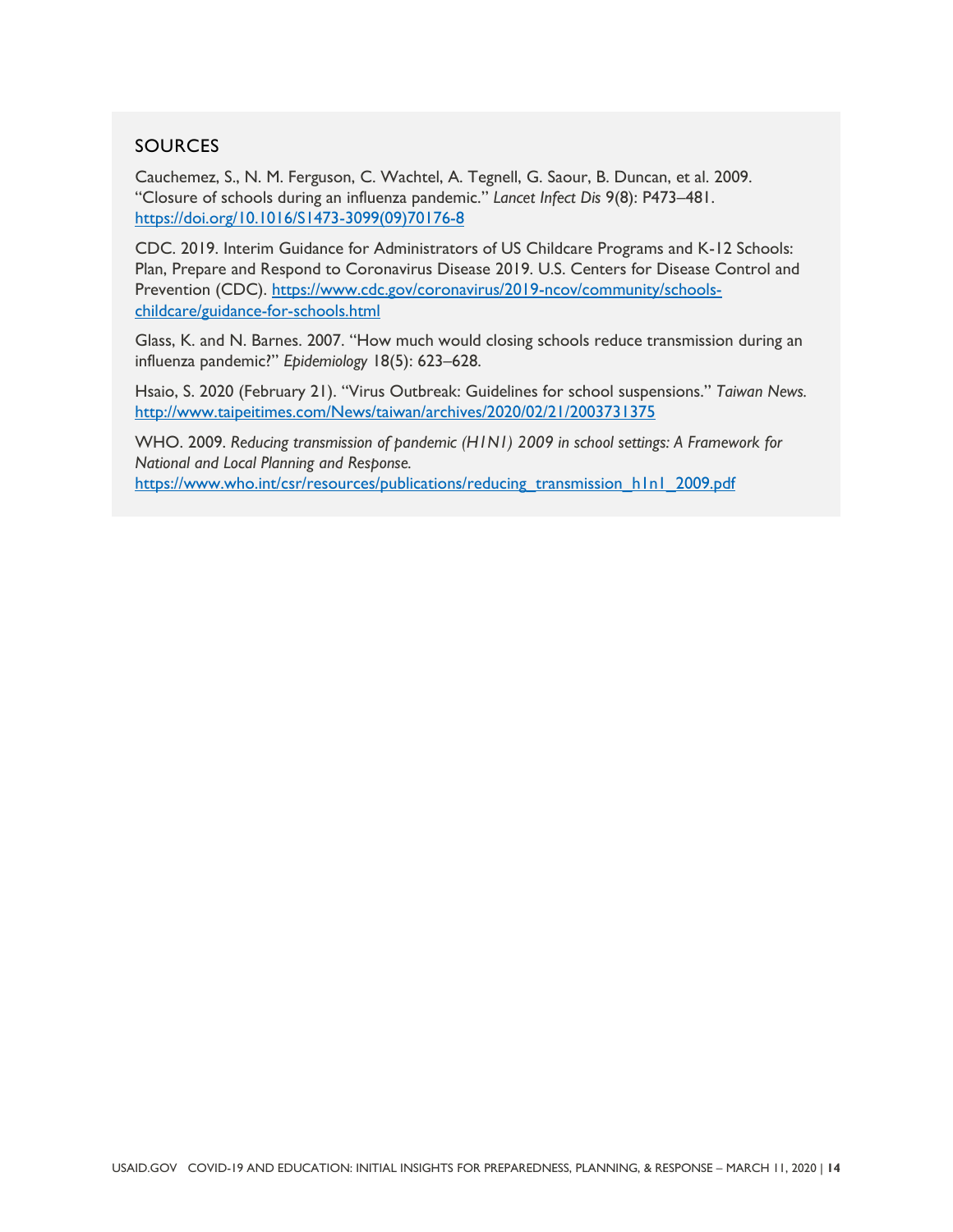## 7. In what ways can the impact of school closures be mitigated?

As noted above, it is possible to close only a part of a school; for example, working up the chain by closing classes, grades, and then entire schools as more students are sick or absent. School closures can be stratified by student age or other factors (Minardi, Hares, and Crawford 2020).

Distance learning via radio, smartphones, tablets, and computers can minimize the loss of instructional time:

- UNESCO (n.d.-a) recommends the use of distance learning programs to limit the disruption of education.
- A number of countries that have closed schools have implemented responses to continue to support learning, such as virtual classrooms accessible by smartphones and computers, classes provided on television, dedicated YouTube channels for video lessons, and apps (UNESCO n.d.-b).
- Lessons learned from the Ebola crises and China's experience with COVID-19 regarding distance learning options should be considered when formulating recommendations, if distance learning options become necessary.

Childcare arrangements for children whose parents are healthcare workers can mitigate the impact of closure on the healthcare sector.

If school closures are deemed necessary, instituting them early, when prevalence rates are extremely low, can help contain the spread of disease and, hopefully, minimize the duration of school closures.

#### SOURCES

Minardi, A. L., S. Hares., and L. Crawford. 2020 (February 28). "Containing the Epidemic: Should Schools Close for Coronavirus?" *Center for Global Development*. <https://www.cgdev.org/blog/containing-epidemic-should-schools-close-coronavirus>

UNESCO. N.d.-a "Distance learning solutions to mitigate COVID-19 school closures." United Nations Educational, Scientific and Cultural Organization (UNESCO). <https://en.unesco.org/themes/education-emergencies/coronavirus-school-closures/solutions>

UNESCO. N.D.-b. "National learning platforms and tools." United Nations Educational, Scientific and Cultural Organization (UNESCO). [https://en.unesco.org/themes/education](https://en.unesco.org/themes/education-emergencies/coronavirus-school-closures/nationalresponses)[emergencies/coronavirus-school-closures/nationalresponses](https://en.unesco.org/themes/education-emergencies/coronavirus-school-closures/nationalresponses)